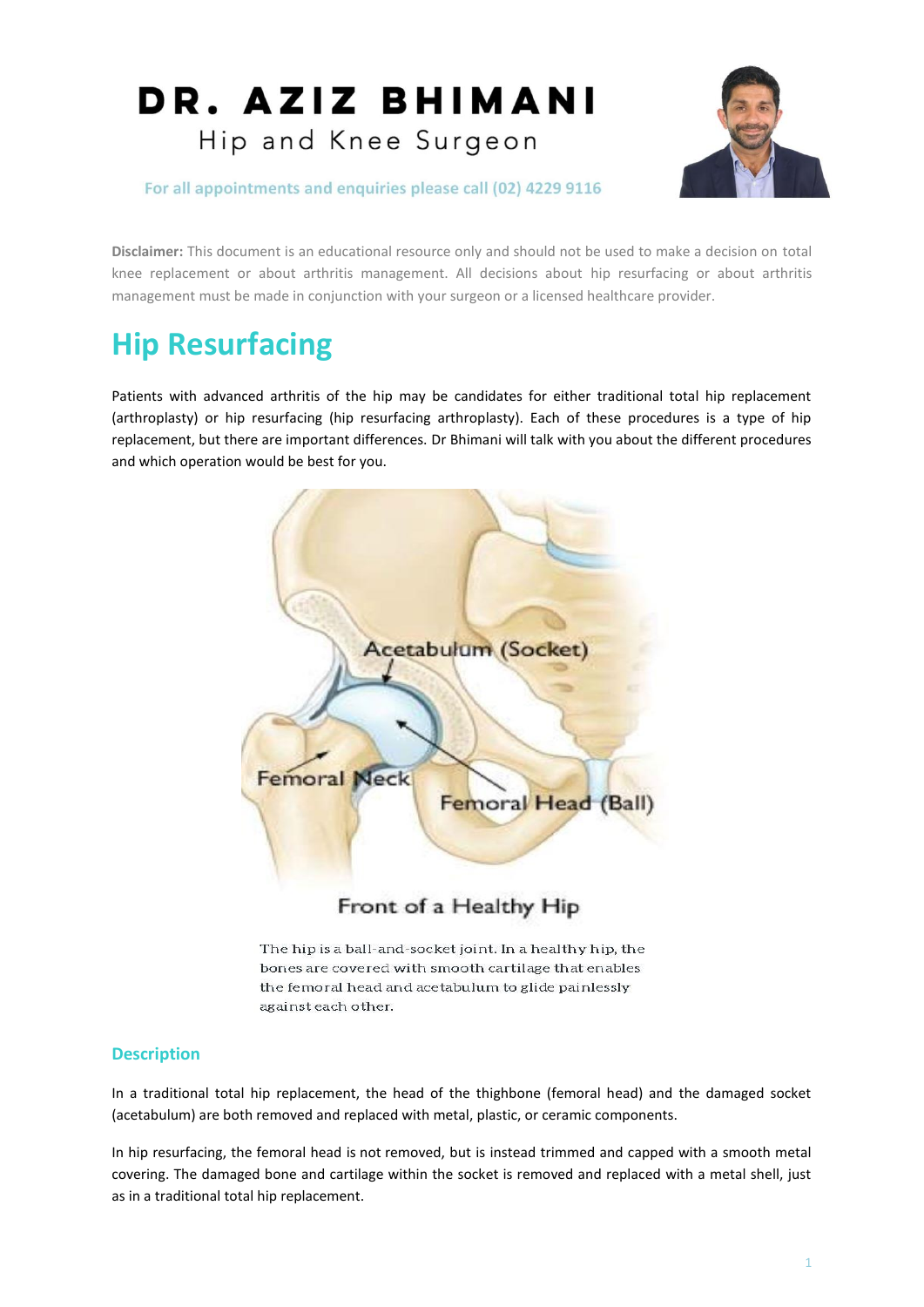

For all appointments and enquiries please call (02) 4229 9116

## **Advantages of Hip Resurfacing**

The advantages of hip resurfacing over traditional total hip replacements is an area of controversy among orthopaedic surgeons, and Dr Bhimani will discuss with you're the pros and cons of each option based on your condition and requirements.

### Hip resurfacings may be easier to revise

Because the components (called implants) used in hip replacements and hip resurfacings are mechanical parts, they can — and do — wear out or loosen over time. This typically occurs between 10 and 20 years after the procedure, although implants may last longer or shorter periods of time.

If an implant fails, an additional operation may be necessary. This second procedure is called a revision and it can be more complicated than the initial operation. Because hip resurfacing removes less bone from the femur (thighbone) than a traditional hip replacement, many surgeons believe it is easier to exchange implants that fail after hip resurfacing.

### Decreased risk of hip dislocation

In hip resurfacing, the size of the ball is larger than in a traditional hip replacement, and it is closer to the size of the natural ball of your hip. Because of this, it may be harder to dislocate. This stance is controversial because several factors can affect the risk of dislocation, such as surgical approach, and the type and size of the implants used.

## More normal walking pattern

Several studies have shown that walking patterns are more natural following hip resurfacing compared to traditional hip replacement. These differences in walking are quite subtle, however, and special instruments are needed to measure them.

## **Disadvantages of Hip Resurfacing**

### Femoral neck fracture

A small percentage of hip resurfacing patients will eventually break (fracture) the thighbone at the femoral neck. If this occurs, it is usually necessary to convert the hip resurfacing into a traditional hip replacement.

A femoral neck fracture is not possible with a traditional hip replacement because the femoral neck is removed during this procedure. However, fractures around the implants can still occur with a traditional hip replacement.

## Metal ion risk

In hip resurfacing, a metal ball moves within a metal socket. Over time, this leads to the production of tiny metal particles called ions. Some patients may develop sensitivity or allergy to the metal particles, which may cause pain and swelling. Also, there are concerns that the metal particles may increase the risk of cancer, although this has never been proven. Some types of traditional hip replacements also consist of a metal ball and a metal socket and these replacements run the same potential risks.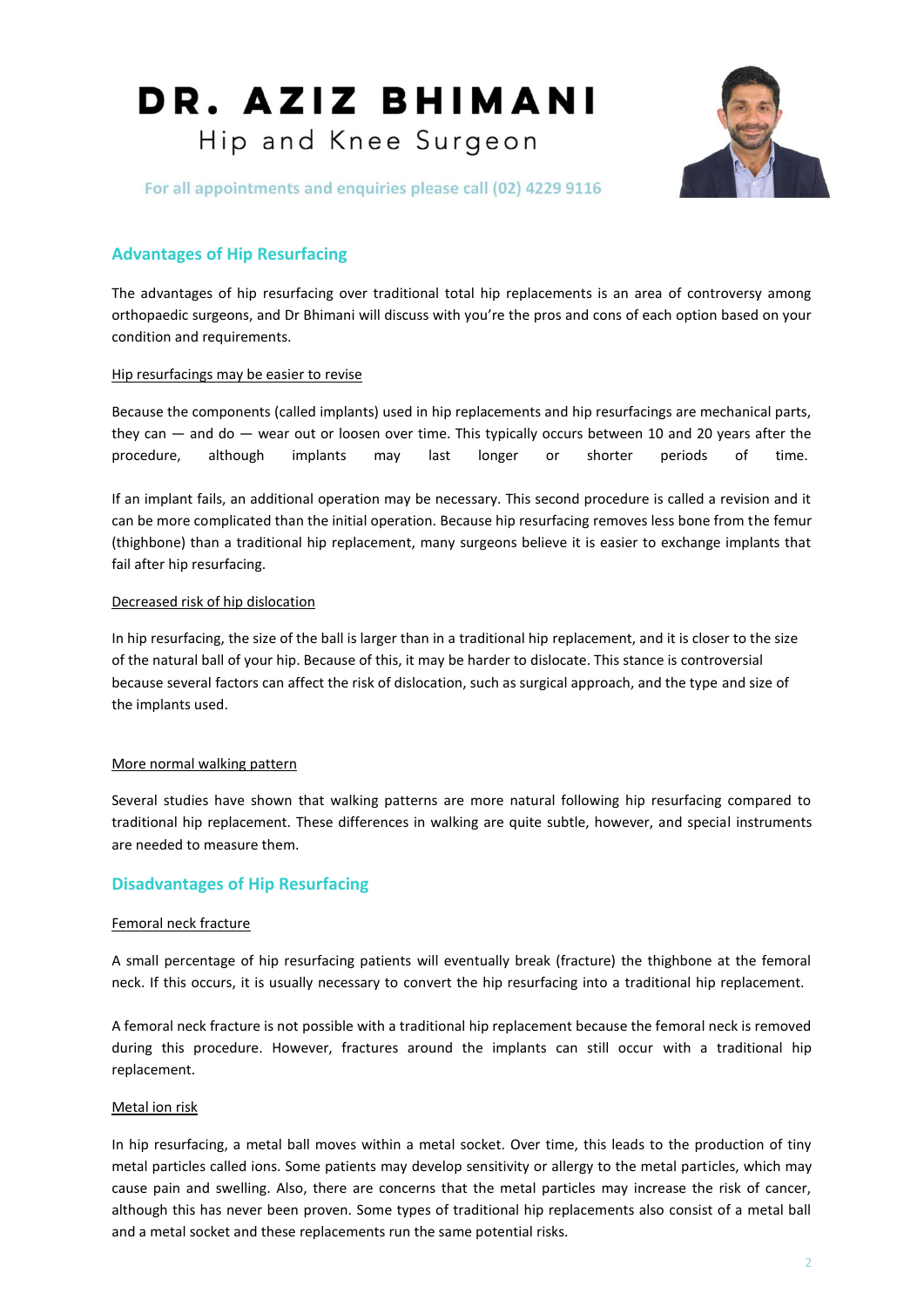

For all appointments and enquiries please call (02) 4229 9116

### Hip resurfacing is a more difficult operation

Hip resurfacings are more difficult than total hip replacements for surgeons to perform. As such, a larger incision is usually required for a hip resurfacing.

## **Candidates for Surgery**

Dr Bhimani may recommend surgery if you have more advanced osteoarthritis and have exhausted the nonsurgical treatment options. Surgery should only be considered if your hip is significantly affecting the quality of your life and interfering with your normal activities.

Unlike hip replacement, hip resurfacing is not suitable for all patients. Generally speaking, the best candidates for hip resurfacing are younger (less than 60), larger-framed patients (often, but not always male) with strong, healthy bone. Patients that are older, female, smaller-framed, with weaker or damaged bone are at higher risk of complications, such as femoral neck fracture.

A comprehensive evaluation by Dr Bhimani will help you determine if you are a good candidate for hip resurfacing.

## **Your Surgery**

#### Before Surgery

You will likely be admitted to the hospital on the day of surgery.

Before your procedure, a doctor from the anesthesia department will evaluate you. He or she will review your medical history and discuss anesthesia choices with you. You should also have discussed anesthesia choices with Dr Bhimani during your preoperative clinic visits. Anesthesia can be either general (you are put to sleep) or spinal (you are awake but your body is numb from the waist down).

#### Surgical Procedure

A hip resurfacing operation typically lasts between 1 1/2 and 3 hours.

Dr Bhimani will make an incision in your thigh in order to reach the hip joint. The femoral head is then dislocated out of the socket. Next, the head is trimmed with specially designed power instruments. A metal cap is cemented over the prepared femoral head. The cartilage that lines the socket is removed with a power tool called a reamer. A metal cup is then pushed into the socket and held in place by friction between the bone and the metal. Once the cup is in place, the femoral head is relocated back into the socket and the incision is closed.

After the surgery you will be taken to the recovery room, where you will be closely monitored by nurses as you recover from the anesthesia. You will then be taken to your hospital room.

## **Complications**

As with any surgical procedure, there are risks involved with hip resurfacing. Dr Bhimani will discuss each of the risks with you and will take specific measures to help avoid potential complications.

Although rare, the most common complications of hip resurfacing are: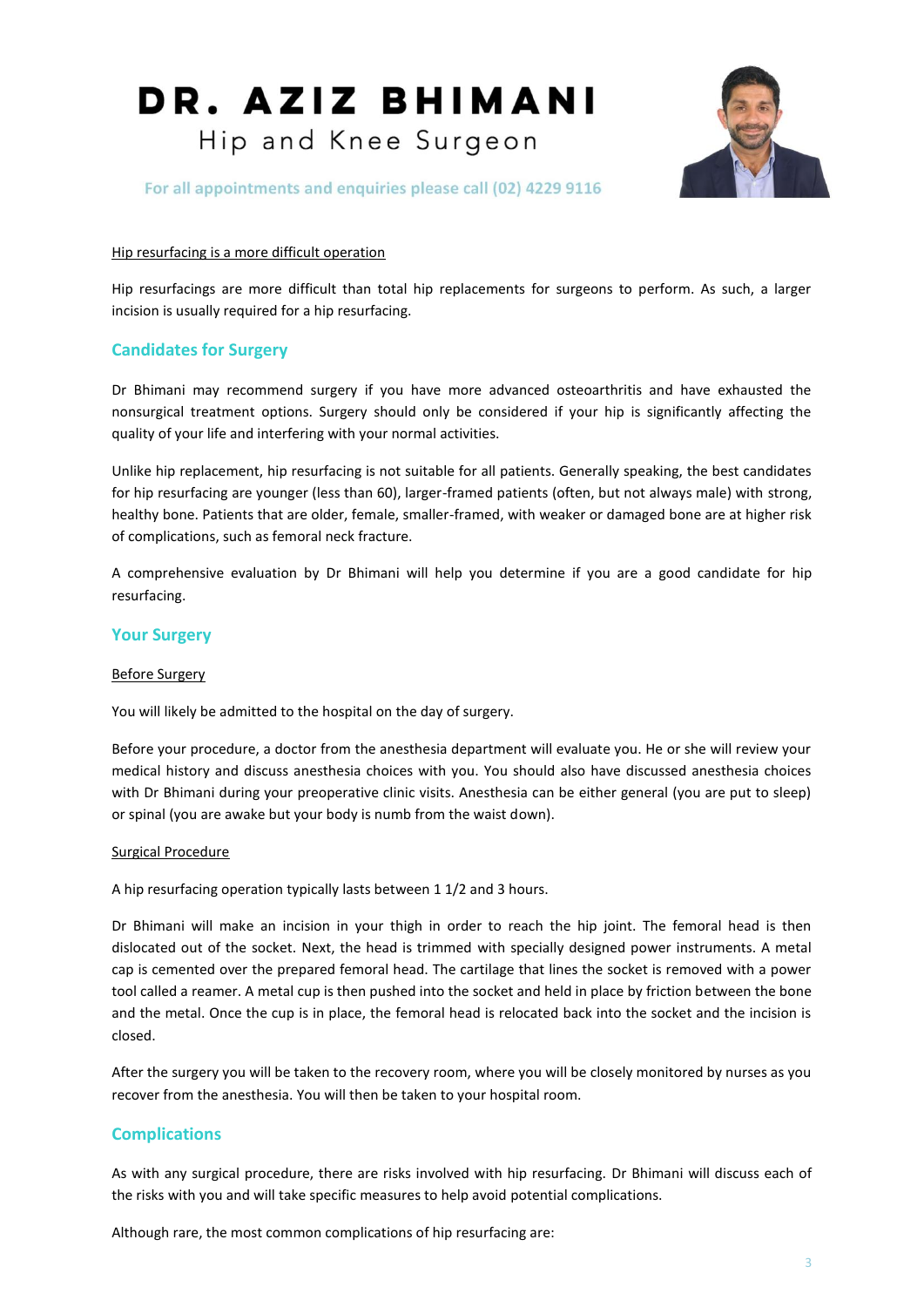

For all appointments and enquiries please call (02) 4229 9116

#### Blood clots

Blood clots in the leg veins are the most common complication of hip resurfacing surgery. Blood clots can form in the deep veins of the legs or pelvis after surgery. Blood thinners such as warfarin (Coumadin), lowmolecular-weight heparin, aspirin, or other drugs can help prevent this problem.

#### Infection

You will be given antibiotics before the start of your surgery and these will be continued for about 24 hours afterward to prevent infection.

### Injury to nerves or vessels

Although it rarely happens, nerves or blood vessels may be injured or stretched during the procedure.

#### Femoral neck fracture

**Dislocation** 

#### Risks of anesthesia



(Left) In the x-ray of a hip resurfacing taken from the front, a metal cap now covers the femoral head, and a small stem is seen in the femoral neck. A metal socket is also in place. Unlike the traditional total hip replacement shown on the right, the femoral head and neck are not removed.